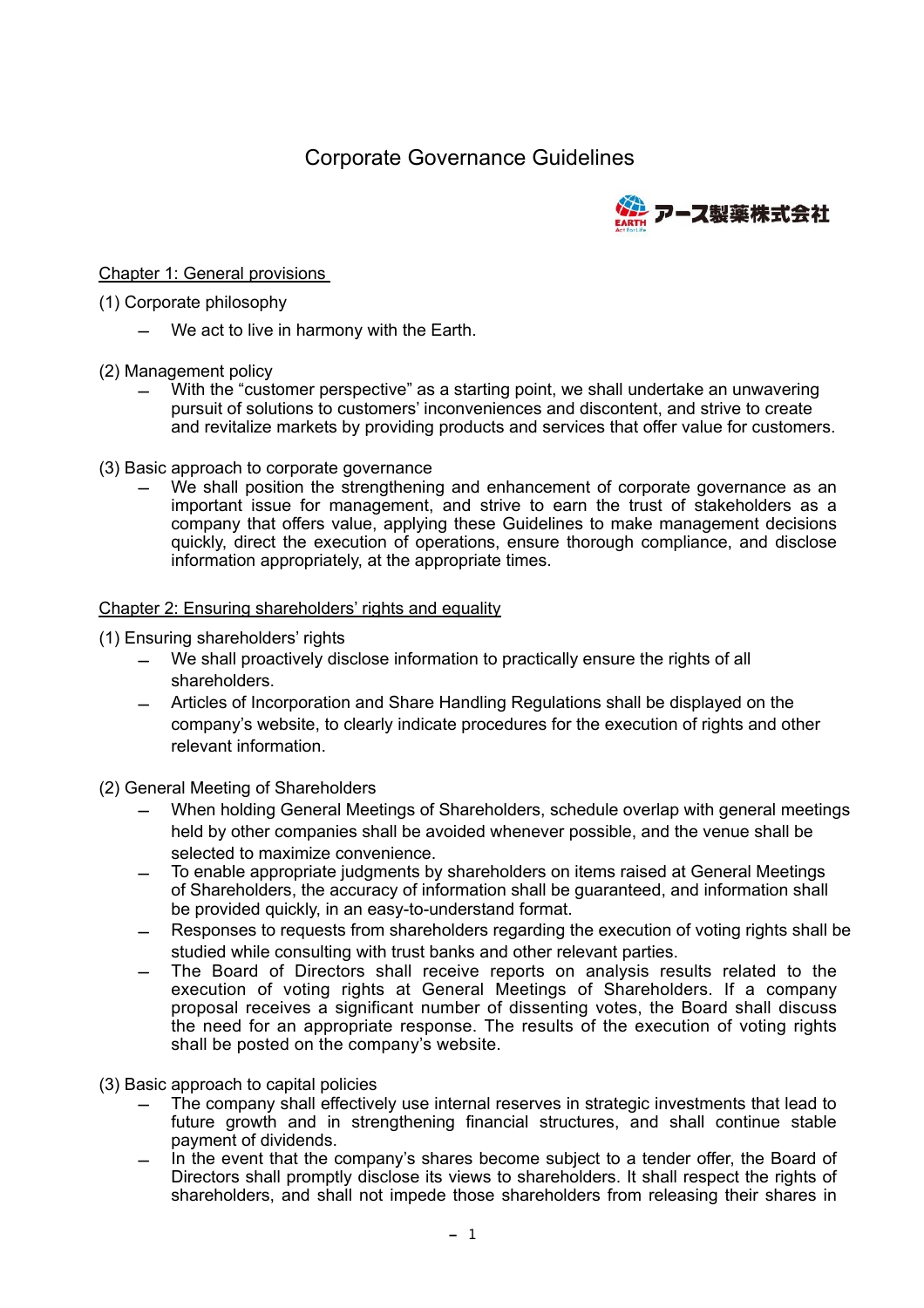response to the tender offer.

- When implementing capital policies that would bring about a change in control or a large-scale dilution, the Board of Directors shall give full consideration to the necessity and rationality of those policies, and shall implement those policies in accordance with appropriate procedures. The board shall also provide appropriate explanations regarding the intent of the policies in question and the deliberation process at a General Meeting of Shareholders, financial results briefing, or other appropriate venue.
- (4) Policy regarding cross-shareholdings
	- In the event that the company owns listed shares for the purpose of cross-shareholding, there shall be a basic recognition of economic rationality in the medium to long term, taking into account risks and returns, with an expectation of business tie-ups, maintaining or strengthening transactions, promoting smoother financial activities, or other significant benefit. The company's policy shall be to minimize the ownership of issues deemed to have insufficient rationale for such ownership. The appraised value of individual issues shall not exceed 5% of total consolidated assets.
	- The Board of Directors shall verify the medium- to long-term economic rationality of cross-shareholdings on an annual basis, and shall make a judgment on the continuation, expansion, reduction, or elimination of owned shares. The purpose of ownership shall be disclosed in securities reports.
	- If the owner of the cross-held shares expresses an intent to sell or otherwise dispose of Earth Corporation's shares, such disposal shall not be impeded.
	- Voting rights attached to cross-held shares shall be executed appropriately based on thorough investigation of each proposal and a comprehensive judgment on whether the proposal will contribute to improvements in the company's corporate value in the medium to long term.
- (5) Transactions with related parties
	- Transactions with directors that could represent a conflict of interest must be approved by the Board of Directors, and directors with special interest relationships shall not be involved in decisions on such approvals. Furthermore, transactions with main shareholders that exceed a specified amount shall be reported at meetings of the Board of Directors.
	- Directors and auditors shall respond to a regular questionnaire to confirm the existence of transactions with related parties.

#### Chapter 3: Appropriate cooperation with stakeholders other than shareholders

- (1) Earth's Conduct Guidelines
	- The company established "Earth's Conduct Guidelines" as a standard of conduct for directors and employees, and strives to entrench these Guidelines as the foundation of day-to-day operations.
- (2) Sustainability
	- To earn the trust of stakeholders, the company established the "Basic Environmental Policy," and conducts environmental protection activities based on this policy while at the same time striving to provide products that prioritize safety and to create energetic workplaces.
- (3) Diversity within the company
	- Earth Corporation promotes active participation by women, and develops products and designs sales floors that incorporate a female perspective. The company also encourages the use of the childcare leave and childcare working hour systems regardless of the employee's gender.
- (4) Internal reporting system
	- The company established the "Speak Up Line" internal reporting system, and encourages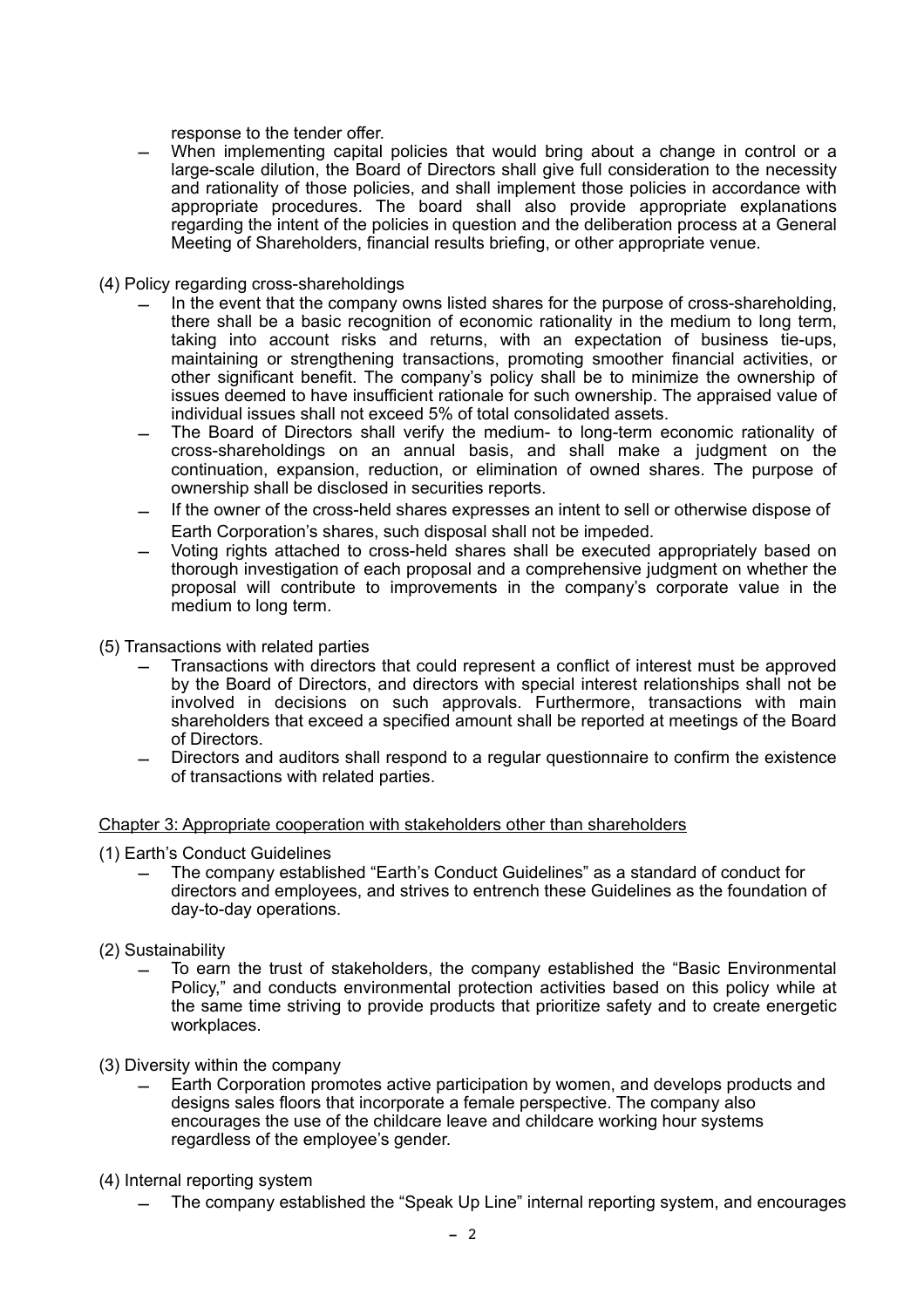the use of this system.

- "Speak Up Line" is operated by a committee comprising multiple directors as well as auditors, the head of the HR division, the head of the internal auditing division, and the head of the legal affairs division, and reports to the Board of Directors on the details of discussions as deemed necessary.
- Reporting contact points have been established within the company as well as with outside third-party agencies, and reports may be submitted anonymously if the reporting party so wishes.
- In the operation of the "Speak up Line," in-house regulations prohibit disadvantageous treatment of the reporting party, and in the event that a reporting party is subject to any such disadvantageous treatment, the situation shall be dealt with promptly.

# (5) Corporate Pension Funds functioning as asset owners

- Earth Corporation's Corporate Pension Fund shall be accumulated and operated through the Otsuka Pharmaceutical Group Pension Fund.
- Persons from Earth Corporation with knowledge of finances and HR also participate in this fund, to regularly monitor the status of pension assets operations jointly with other companies participating in the Otsuka Pharmaceutical Group Pension Fund, and to review the pension asset configuration as deemed necessary.

# Chapter 4: Ensuring appropriate information disclosure and transparency

- To earn the trust of shareholders and other stakeholders, in addition to disclosures based on laws and regulations, the company proactively provides information outside of such disclosures.
- The company discloses information using simple and specific expressions so as to provide content that offers substantial out in value for users, and also discloses information in English when deemed necessary.
- In addition to financial information, the company discloses nonfinancial information such as the corporate philosophy, management policies, and medium-term management plans.

## Chapter 5: Responsibilities of the Board of Directors

- (1) Configuration, roles, and responsibilities of the Board of Directors
	- ① Configuration
		- The Board of Directors shall comprise no more than 10 members, two or more of whom shall be outside directors.
		- The Board shall comprise in-house directors with extensive experience and a detailed knowledge of the company's operations and market environment, and independent outside directors with a broad range of knowledge.
		- Diversity of the Board shall be ensured, for example with persons having overseas managerial experience, so that the Board can effectively fulfill its roles and responsibilities.
	- ② Roles and responsibilities
		- Matters to be discussed at meetings of the Board of Directors are stipulated in the in-house regulations. Authority for decisions on other items is delegated to the president and executive officers, and reports are received from executive officers regarding the status of the execution of duties.
		- Medium-term management plans are regarded as a commitment. In the event that targets laid out in these plans, including annual plans, are not achieved, the causes shall be analyzed, and the results of the analysis shall be reflected in plans for the following term and beyond.
		- The Board of Directors shall maintain an environment that supports appropriate risktaking by the management team, through the effective functioning of internal controls. Furthermore, the Board shall appropriately and objectively study proposals from directors and executive officers.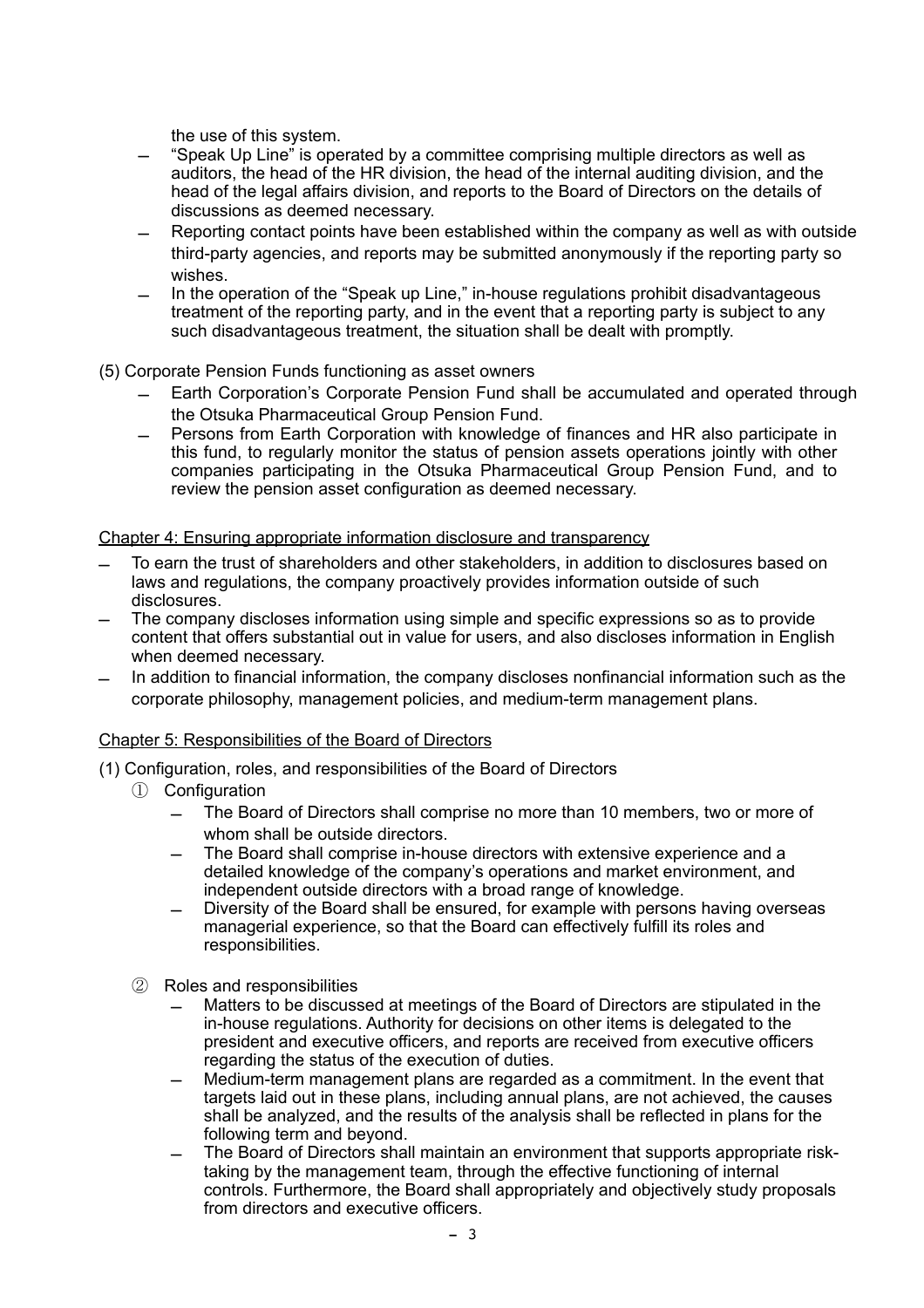- The upper limit on total monetary compensation for directors is stipulated at General Meetings of Shareholders. The compensation structure shall comprise a "basic compensation" in addition to a "bonus," the payment of which shall be studied when the plan for a given year is achieved. Directors may also be granted a "stock-based compensation with limits on transfer" as incentive for increasing corporate value over the medium to long term.
- The nomination of director candidates and auditor candidates, as well as the appointment and dismissal of executive officers and other officers, shall be in accordance with (6) Director/auditor candidate nomination policies and executive officer nomination and dismissal policies/procedures as noted below, and shall be evaluated appropriately.
- ③ Ensuring effectiveness
	- As a rule, meetings of the Board of Directors shall be held once each month.
	- An annual schedule for meetings of the Board of Directors and the expected discussion items shall be set up in advance, and related materials shall be distributed ahead of the meeting.
	- The number of discussion items at meetings of the Board of Directors shall be set appropriately based on importance, and sufficient time for discussion shall be set aside for each item.
	- Upon receiving a request from a director, members of the relevant divisions shall provide support in discussions at Board of Directors meetings (e.g., by obtaining information)
	- In the event that a director has concurrent duties as an officer at another listed company, the status of those duties shall be disclosed each year.
	- Directors and auditors shall respond to a survey regarding the effectiveness of the Board of Directors. The Board of Directors shall receive a report on the results of the survey analysis, and based on these results, shall evaluate the Board's effectiveness.
- (2) Roles and responsibilities of directors
	- To fulfill the responsibilities delegated to them by the shareholders and increase the benefits to both the company and to shareholders, Directors shall collaborate appropriately with various stakeholders in keeping with "Earth's Conduct Guidelines," and shall strive for the continuous growth of the company and for increased corporate value in the medium and long term.
	- Directors shall submit requests to related divisions for appropriate information required in the execution of their own duties.
- (3) Roles and responsibilities of independent outside directors
	- Independent outside directors are consulted on decisions regarding director compensation and the nomination of director candidates.
	- Independent outside directors attend meetings of the Board of Directors with a full understanding of the items to be discussed, based on materials distributed in advance.
- (4) Configuration, roles, and responsibilities of the Audit & Supervisory Board
	- ① Configuration
		- The Audit & Supervisory Board shall comprise no more than five auditors, more than half of whom shall be independent outside auditors.
		- One or more of the appointed members shall have appropriate knowledge of finances and accounting.
	- ② Roles and responsibilities
		- The Audit & Supervisory Board shall select and evaluate outside accounting auditors based on their ability to maintain a fair and objective attitude and an independent position, and to undertake appropriate audits, taking into account a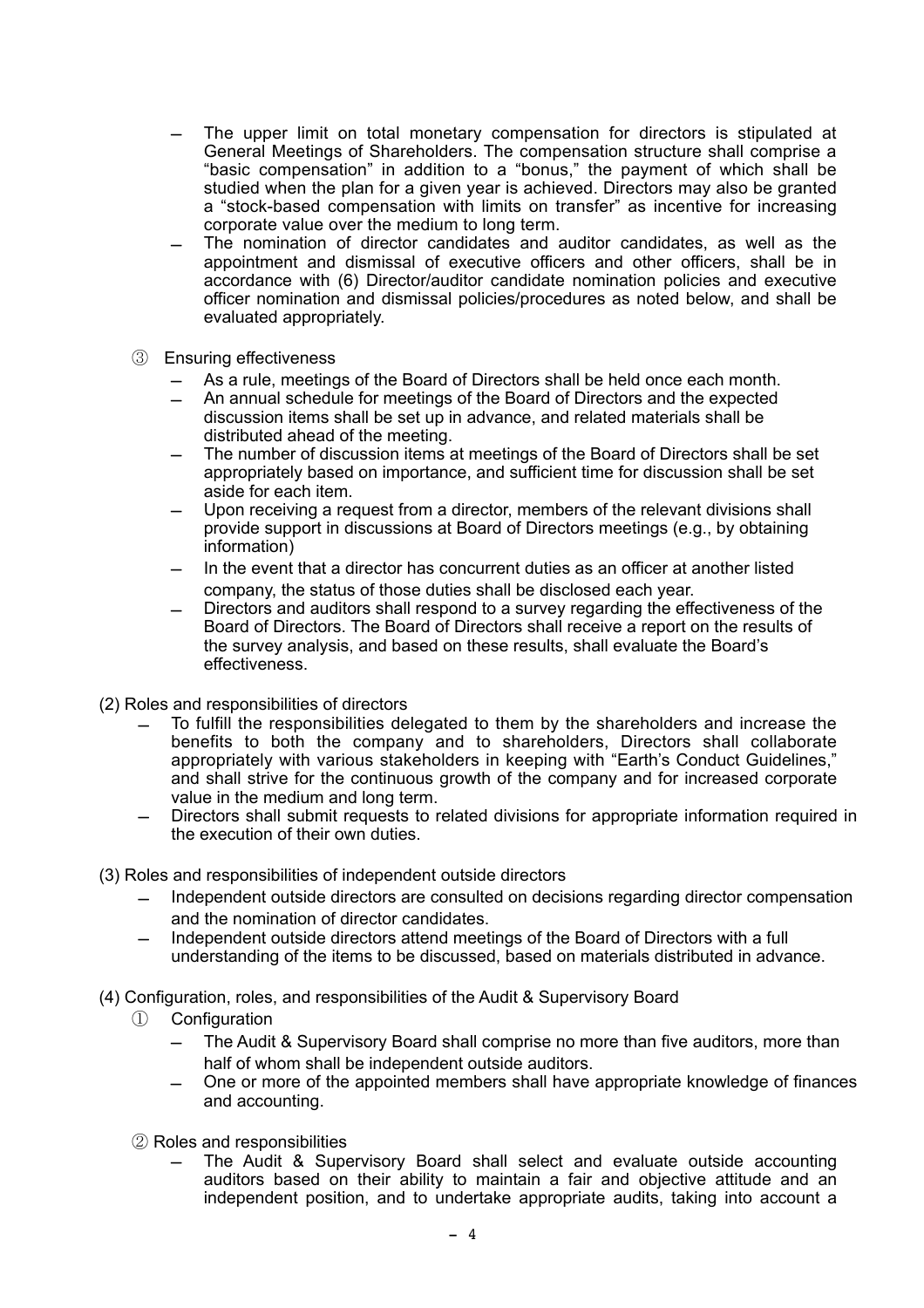wide range of factors including those outside accounting auditors' independence, status of execution of duties, and compensation levels.

- The Audit & Supervisory Board shall collaborate with outside accounting auditors and the Audit Office (an Internal Auditing Dept.), for example through accounting audits, operational audits, and quarterly reviews. It shall also collaborate with outside directors as deemed necessary.
- (5) Roles and responsibilities of auditors
	- To fulfill the responsibilities delegated to them by the shareholders and increase the benefits to both the company and to shareholders, auditors shall cooperate to achieve the continuous growth of the company and increased corporate value in the medium and long term, in keeping with "Earth's Conduct Guidelines."
	- Auditors shall attend meetings of the Board of Directors and other important meetings, and shall actively express opinions. Auditors shall also arrange opportunities for meetings and secure collaborations with independent outside directors as deemed necessary.
	- Auditors shall submit requests to related divisions for appropriate information required in the execution of their own duties.
	- In the event that an auditor has concurrent duties as an officer at another listed company, the number of those appointments shall be kept within a reasonable scope. The status of concurrent duties shall be disclosed each year.

(6) Director/auditor candidate nomination policies, executive officer nomination and dismissal policies and procedures

① Director candidate nominations and procedures

- A director's term shall be one year, per the Articles of Incorporation, and reappointments shall not be limited.
- Candidates are recommended at Management Meetings comprising mainly directors concurrently serving as executive officers, based on their ability to contribute to the continuous growth of the company and to increasing corporate value in the medium to long term. Final decisions on these candidates shall be made by the Board of Directors, following a sufficient period of consideration, and with the advice of two independent outside directors, to ensure transparency and fairness.
- ② Auditor candidate nominations and procedures
	- An auditor's term shall be four years, per the Articles of Incorporation, and reappointments shall not be limited.
	- Candidates are selected based on their ability to remain independent of parties executing operations and to always maintain a fair and objective attitude, as well as their ability to contribute to the healthy and continuous growth of the company and establish a corporate governance structure that earns the trust of society. Final decisions on these candidates shall be made by the Board of Directors, having gained a consensus with the Audit & Supervisory Board.
- ③ Securing the independence of outside officers
	- The independence of outside officers shall be in accordance with the independence judgment criteria stipulated by the company (see attached).
- ④ Executive officer nomination and dismissal policies and procedures
	- An executive officer's term shall be one year, and reappointments shall not be limited.
	- Candidates are recommended at Management Meetings comprising mainly directors concurrently serving as executive officers, taking into consideration the candidate's detailed and specialized knowledge, experience, and judgment in specified fields, as well as personality, and based on the qualities that would enable them to execute duties in the field in question. Final decisions on these candidates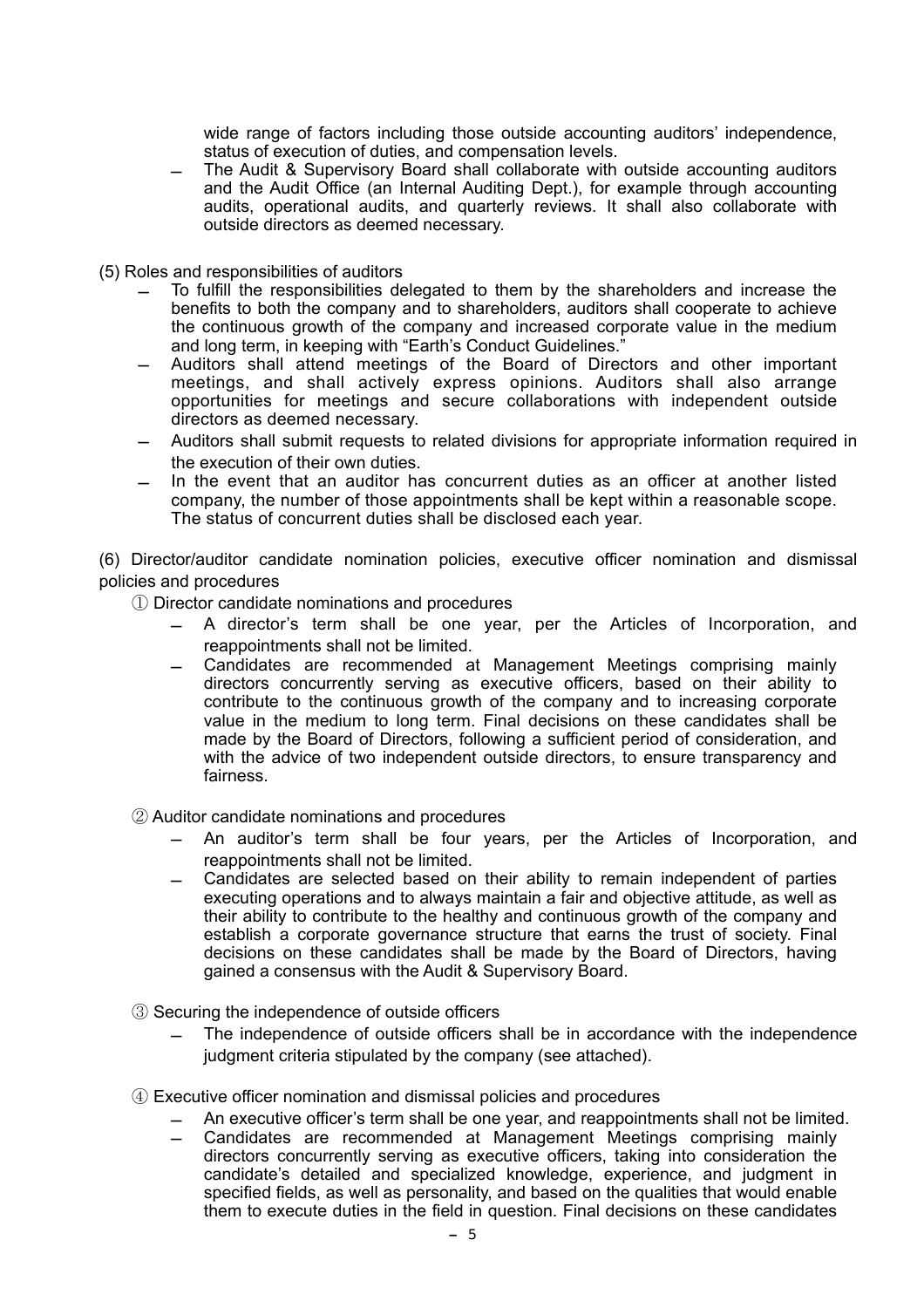shall be made by the Board of Directors, following a sufficient period of consideration, and with the advice of two independent outside directors, to ensure transparency and fairness.

- In the event that any of the following applies, following deliberations with the advice of all independent outside directors, a decision shall be made on the executive officer's dismissal or suspension of reappointment. If the executive officer in question:
	- (i) is in violation of laws, regulations, or the Articles of Incorporation

(ii) no longer satisfies the criteria described above

(iii) is unable to appropriately execute his or her duties for health reasons

(iv) causes damage, or poses a risk of damage, to the company's corporate value due to dereliction of duties

- (7) Training
	- Officers shall undergo training conducted by an outside instructor at least once each year, and shall participate in outside training as deemed necessary. The company shall bear the cost of participation in training and related activities.
	- The company shall provide candidates for future upper management positions with opportunities for management training by outside agencies.
	- All officers shall respond to surveys to confirm the status of participation in training and related activities.

#### (8) Relationships with outside accounting auditors

- Following prior deliberations, the company shall set an appropriate audit schedules to contribute to sufficient audits, and shall report to the Audit & Supervisory Board.
- As deemed necessary, the company shall secure opportunities for meetings between outside accounting auditors and the representative director, other directors, and executive officers.
- Auditors and the Audit Office (an Internal Auditing Dept.) shall collaborate with outside accounting auditors, for example through accounting audits, operational audits, and quarterly reviews. They shall also collaborate with outside directors as deemed necessary.
- In the event that an outside accounting auditor discovers some wrongdoing and requests an appropriate response, or points out some omission or problem, the director in charge of the division receiving the notification shall play a central role in investigating, and shall report the results to the Board of Directors. The Audit & Supervisory Board shall request a report from the parties involved, and if deemed necessary, shall conduct an investigation and request corrections.

#### Chapter 6: Dialogues with shareholders, etc.

- The company shall provide opportunities for dialogue with shareholders and investors to contribute to continuous growth and increasing corporate value in the medium and long term.
- An executive officer shall be assigned to oversee IR operations, and Group Business Management Dept. at Group Management Headquarters shall be responsible for IR, including meetings with shareholders and other parties. At financial results briefings for institutional investors and analysts, the representative director and the executive officer in charge of IR shall explain the company's management policies and strategies.
- Group Business Management Dept. at Group Management Headquarters (the division responsible for IR) shall collaborate with related divisions in gathering information required for IR.
- The company shall regularly monitor the shareholding structure in the shareholder registry. Opinions and requests identified through IR and related activities shall be fed back to the representative director.
- In-house regulations shall be stipulated to ensure full attention to the management of insider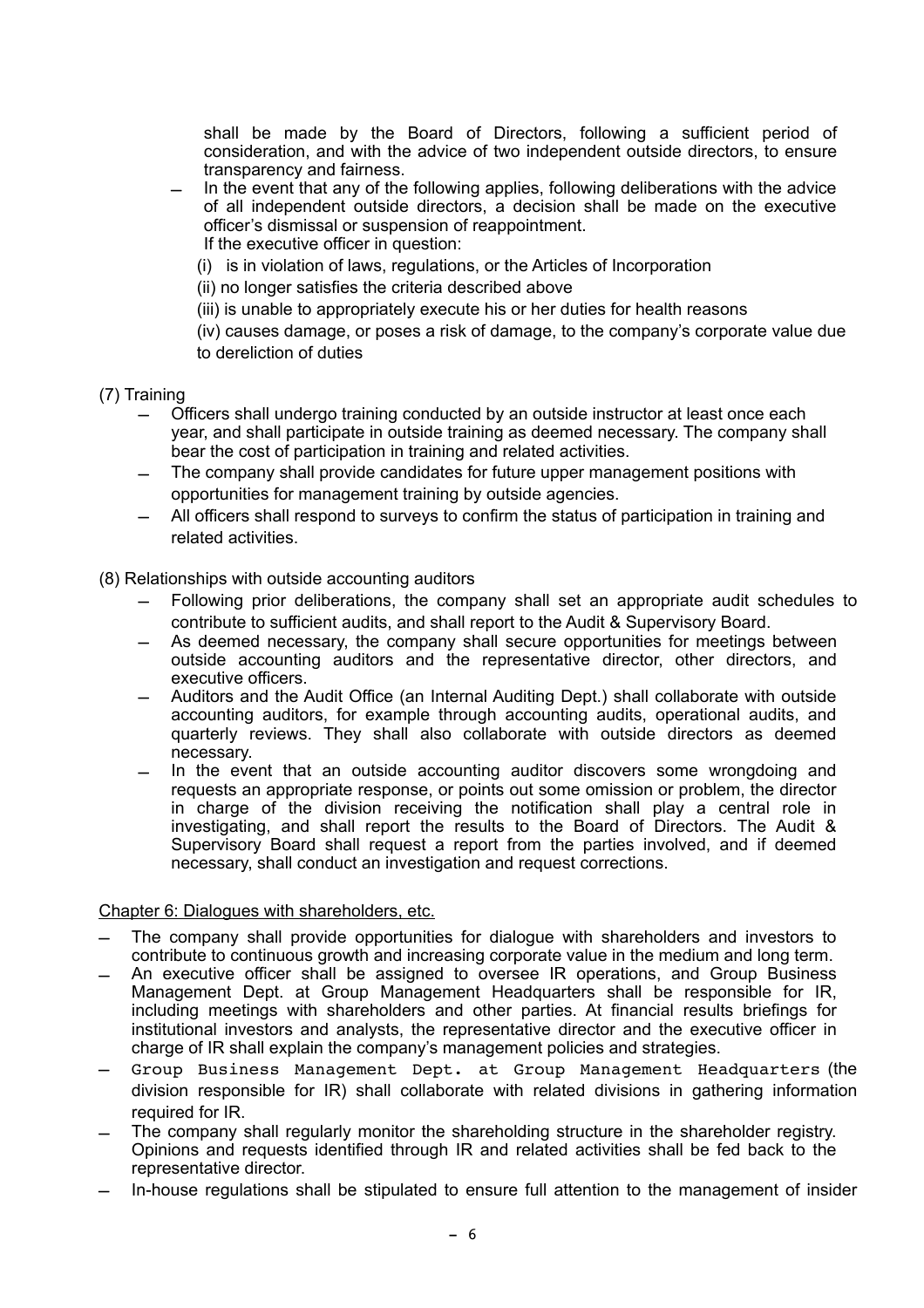information.

## Supplementary provisions

- Enactment, amendment, or abolition of these Guidelines shall be based on a resolution by the Board of Directors.
- These Guidelines are effective as of June 6, 2016.
	- ① June 5, 2017: partial amendment
	- ② May 7, 2018: partial amendment
	- ③ December 6, 2018: partial amendment